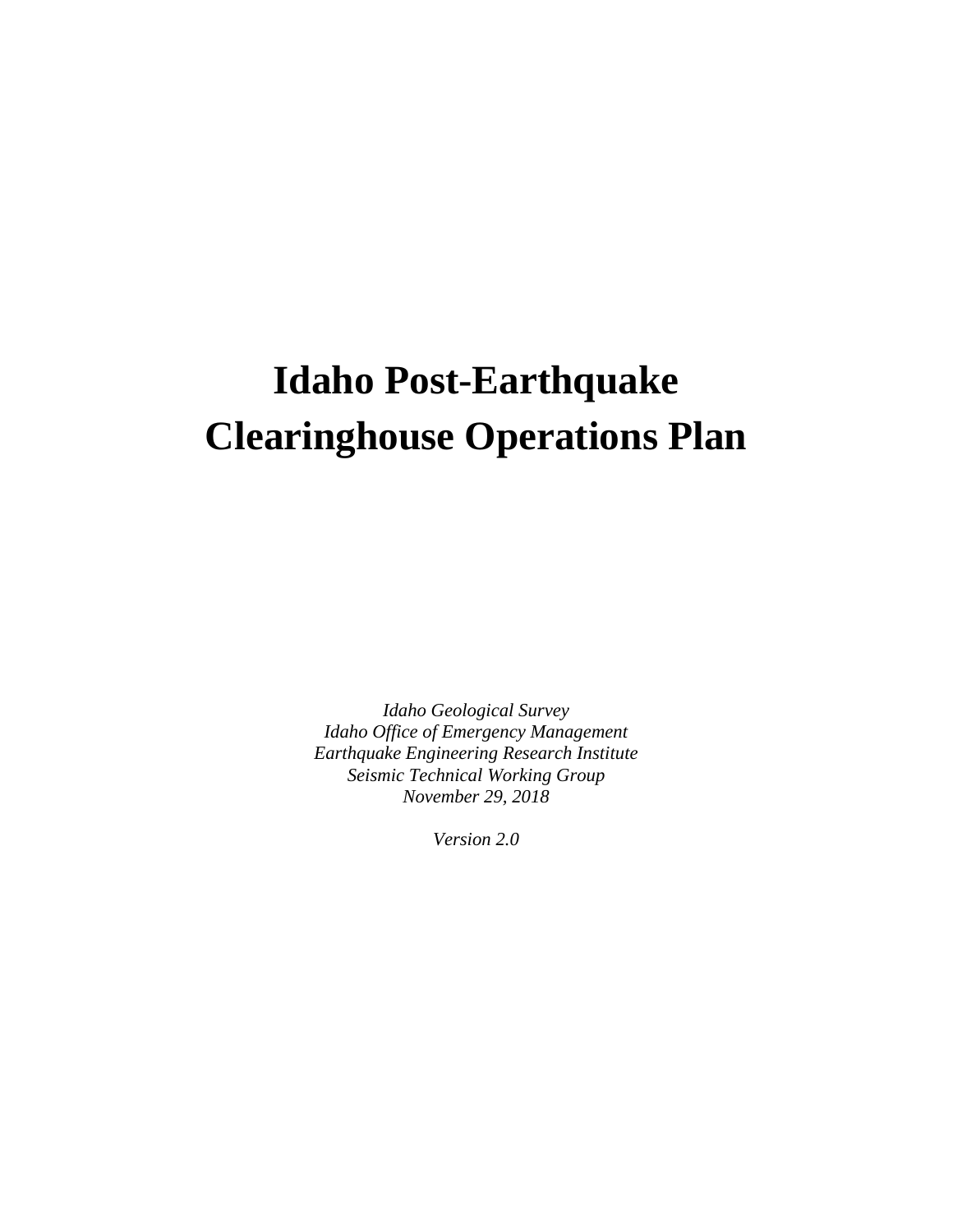# **Table of Contents**

| ${\bf A}$ |  |
|-----------|--|
|           |  |
|           |  |
|           |  |
|           |  |
|           |  |
|           |  |
|           |  |
|           |  |
|           |  |
|           |  |
|           |  |
|           |  |
|           |  |
|           |  |
|           |  |
|           |  |
|           |  |
|           |  |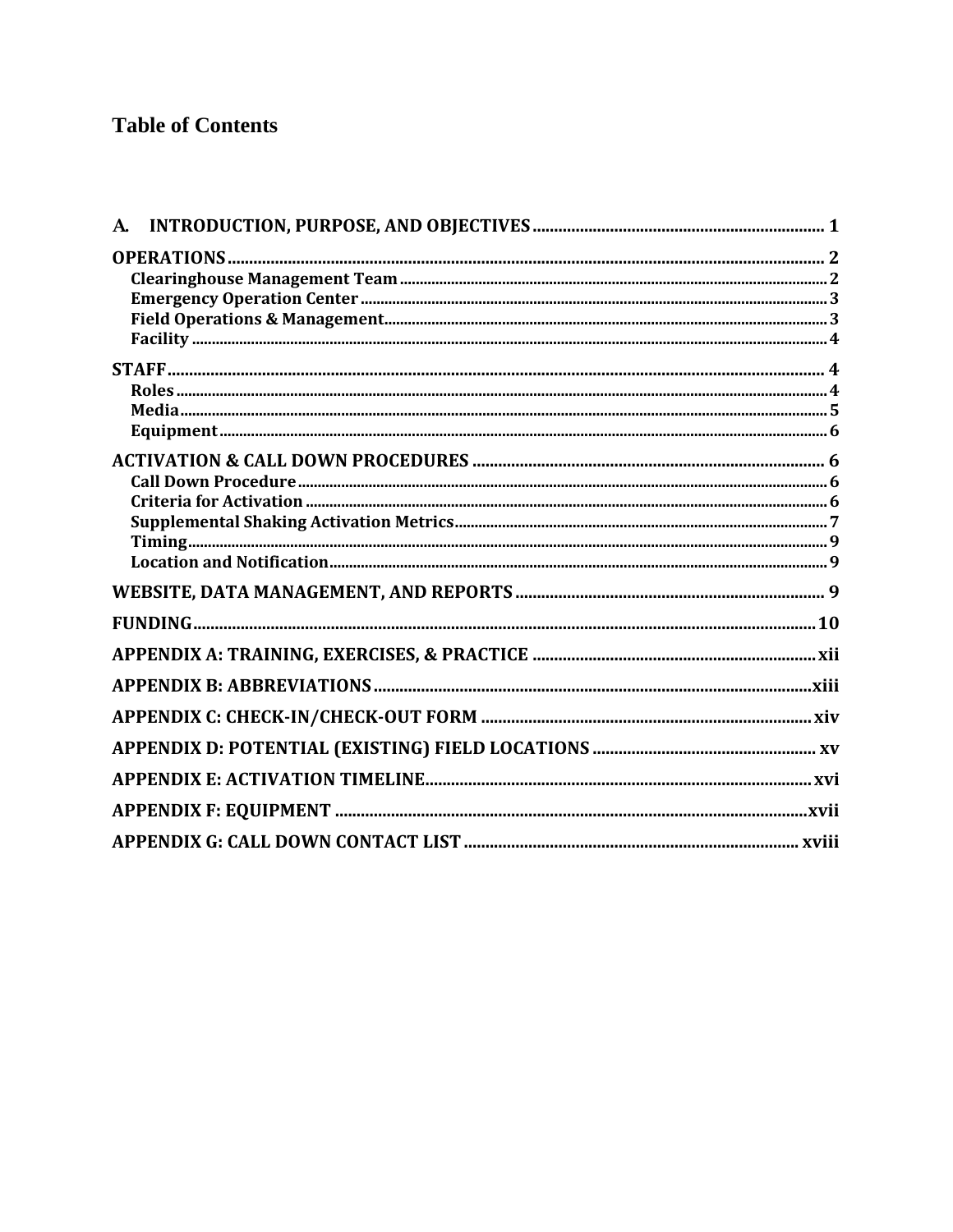#### <span id="page-2-0"></span>**A. INTRODUCTION, PURPOSE, AND OBJECTIVES**

An earthquake disaster in Idaho will attract a large number of earthquake professionals with the intent to learn lessons and lend assistance through post-earthquake reconnaissance. Reconnaissance is a rapid survey of the affected area that documents initial observations such as damage from ground motion and liquefaction and assesses the need for additional research. Postearthquake investigations are done for the purpose of improving the science and practice of earthquake engineering and earthquake hazard reduction by researchers and practitioners alike. These reconnaissance teams consist of earthquake risk mitigation experts who investigate earthquake impacts depending on the earthquake magnitude, location, extent of impacts on the built environment, funding constraints, and many other factors. Reconnaissance teams make a rapid, general damage survey of the affected area, documents initial important observations from the particular earthquake, and assesses the need for follow-up areas of research. Observations and findings from these teams support emergency response and recovery activities in the short term and improve the understanding of natural hazards and how to mitigate their impacts in the long term.

This Clearinghouse Operations Plan provides deployment criteria and guidelines for establishing and operating a physical Clearinghouse that organizes post-earthquake reconnaissance efforts. It includes instructions for coordinating post-earthquake reconnaissance efforts, maximizing information sharing and availability, and better using the talents of those present immediately after a significant seismic event in Idaho.

In the event of a damaging earthquake, State and Federal disaster response agencies, and the engineering and scientific communities from academia and professional practice will use the physical Clearinghouse as a meeting point and collection site for coordinating and sharing information on ground failure, structural damage, lifeline impacts, and other consequences of a significant earthquake. These professionals have a wide range of knowledge and experience, and their observations in the field will add substantially to the information available to officials managing response and recovery operations. Their deployment should be coordinated using this Clearinghouse Operations Plan so that their presence benefits rather than burdens local officials in affected cities and counties. Additionally, this Plan will facilitate a forum for the daily sharing of information gathered by all observers, and allow for the capture of valuable and perishable data that might otherwise be lost to both the government and research communities.

This Clearinghouse Operations Plan provides instructions for establishing a *physical clearinghouse* and a supplemental *virtual clearinghouse*, along with information on the key partners needed to achieve the success of a coordinated post-earthquake reconnaissance response. The Plan outlines the Operations, Staffing, Activation and Call-Down Procedures, Relationship to Emergency Operation Center, Website and Data Management, and Funding for the Idaho Clearinghouse. The Plan is adapted from the *California Post-Earthquake Information Clearinghouse* draft plan and *Model Clearinghouse Plans* from WSSPC. It includes sections taken from these plans with little modification.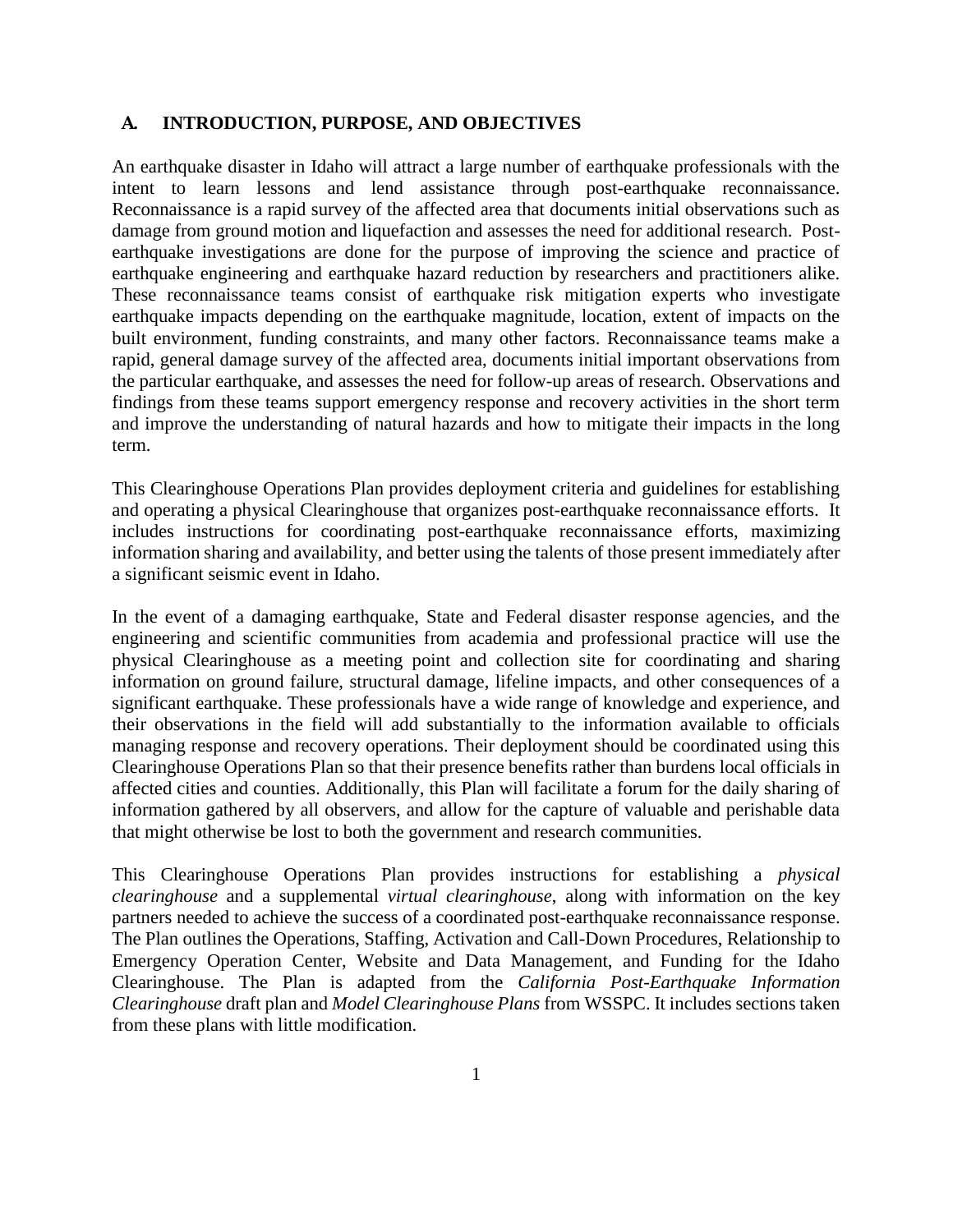#### <span id="page-3-0"></span>**OPERATIONS**

The *physical clearinghouse* is a field site intended to facilitate exchange of critical information from field investigations, and to promote its use by technical specialists and emergency managers during response and recovery from damaging earthquakes. The physical clearinghouse will provide a single point of contact for easy exchange of information among researchers, emergency managers, and practitioners. It will direct information to the State Emergency Operations Center (EOC). It will accommodate investigators from other states and countries, and provide a contact for media to use in gathering more in-depth information on damages and their implications.

The *virtual clearinghouse* is a web presence that will make possible the documentation and dissemination of findings and observations. A record of field observations will be displayed in the virtual Clearinghouse. Agencies responsible for mapping of geologic, geotechnical, and engineering effects of the earthquake will use their internal GIS capabilities to document effects, and make them available at the Clearinghouse as necessary. A state GIS capability may be available to the Clearinghouse through IGS, IOEM, and the Federal Emergency Management Agency (FEMA), but FEMA personnel will not necessarily be located at the Clearinghouse.

#### <span id="page-3-1"></span>*Clearinghouse Management Team*

Representatives from four core groups who make up the *Idaho Clearinghouse Management Team* manage the Idaho Clearinghouse Operation Plan:

- The Idaho Geological Survey (IGS) Clearinghouse Chair
- Idaho Office of Emergency Management (IOEM) Clearinghouse Co-Chair
- U.S. Geological Survey (USGS)
- Earthquake Engineering Research Institute (EERI)

The Clearinghouse Management Team will meet three times a year to maintain strong working relationships among participating agencies and institutions and to continue to improve operational preparedness through desktop and field exercises, training, and organizing practice activities. See APPENDIX A for field exercises, training, and practice activities.

Additional organizations that will be active in, and may support the work of the Clearinghouse are:

- Boise State University (BSU)
- Federal Emergency Management Agency, Region X (FEMA X)
- Idaho Division of Building Safety (IDBS)
- Structural Engineers Association of Idaho (SEAI)
- Western States Seismic Policy Council (WSSPC)
- Neighboring states' Geological Surveys (UGS, WGS)
- Idaho Transportation Department (ITD)
- Washington Geological Survey (WaGS)
- Oregon Department of Geology and Mineral Industries (DOGAMI)
- Nevada Bureau of Mines and Geology (NBMG)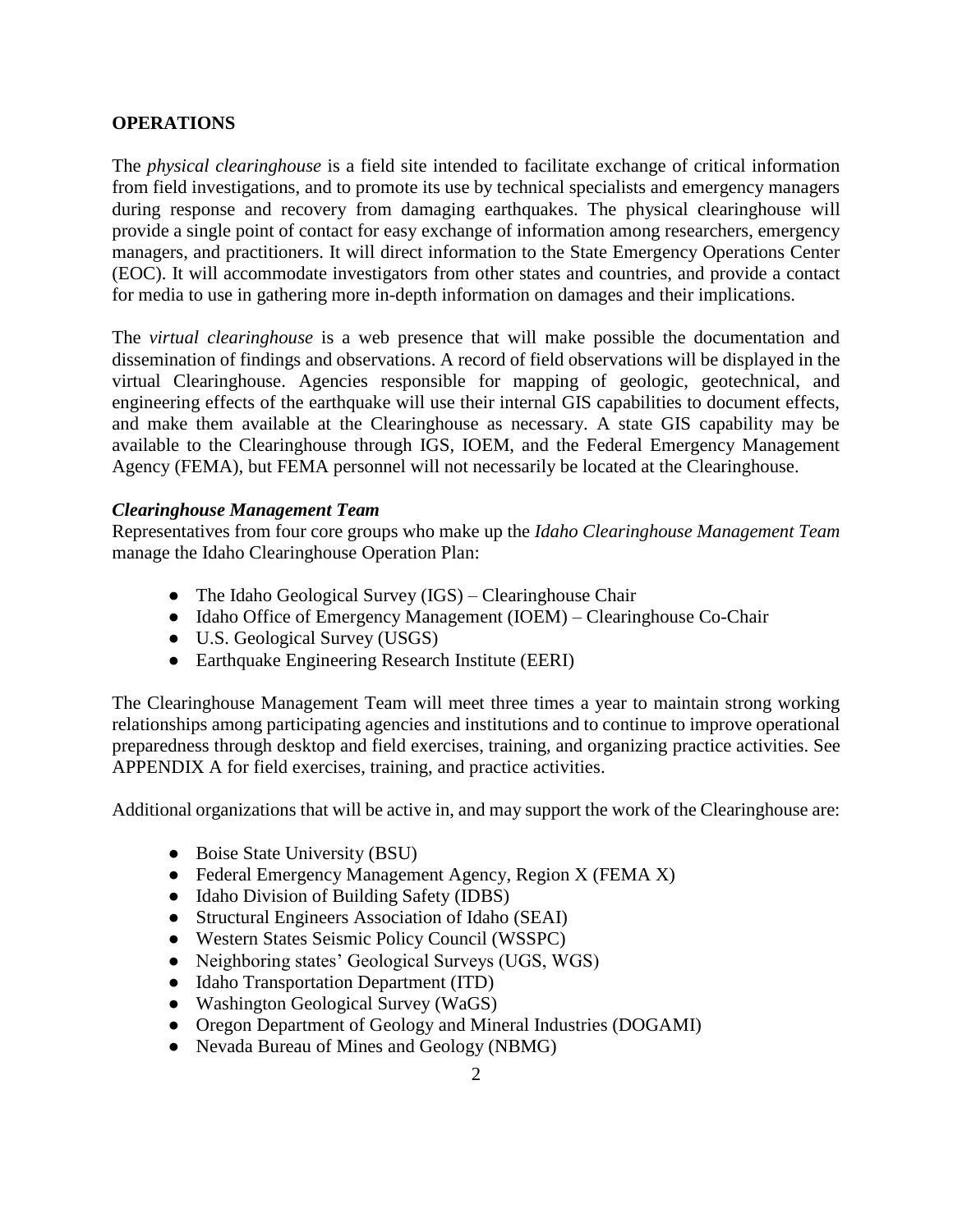- Utah Geological Survey (UGS)
- Wyoming Geological Survey (WyGS)
- Montana Bureau of Mines and Geology (MBMG)

See APPENDIX B for a complete list of abbreviations.

## <span id="page-4-0"></span>*Emergency Operation Center*

The Clearinghouse will supplement the intelligence gathering and damage assessment activities of the Emergency Operation Center (EOC). Every evening the Clearinghouse will hold a reconnaissance briefing, during which researchers and field observers will report their observations of damages or impacts in the affected area. The EOC will have a liaison present at each briefing to gather information. This information will also be summarized daily in a written report by the IGS and USGS (geologic and geotechnical aspects); and EERI and SEAI/IDBS (engineering aspects), and made available to the EOC preferably via WebEOC and posted on the IGS/Clearinghouse websites.

The Joint Field Office (JFO), FEMA's primary location of activity during a federal declaration, has a different role from the immediate information-gathering efforts of the EOC and the Clearinghouse organizations. The JFO is more concerned with disaster recovery activities, and is typically not activated immediately. The Clearinghouse will typically be enacted before the JFO, and may cease action shortly after the JFO is set up. Thus, the relationship between the Clearinghouse to the JFO will be dependent on what information gathering and dissemination needs remain at the time of JFO activation. The FEMA liaison at the Clearinghouse will represent the JFO, and where overlap occurs, the Clearinghouse may use JFO's GIS capabilities or the clearinghouse location may be repurposed to serve as the JFO.

#### <span id="page-4-1"></span>*Field Operations & Management*

The Clearinghouse will channel researchers and observers toward the specific damaged areas where their expertise will be most valuable. Arrangements for access into secured areas will be facilitated by the Clearinghouse through provision of letters of passage, badges, and contacts with local governments. All researchers requesting letters of passage will sign in at the physical clearinghouse, and be asked to observe certain protocols with respect to local emergency managers and residents. The Clearinghouse will not supply credentials, but EERI will identify and provide credentials to out-of-state EERI representatives that are available to assist. When the physical Clearinghouse is activated following a significant earthquake in the state, its broader principal functions are to:

- Coordinate the field investigations of earth scientists, engineers, and other participating researchers
- Facilitate the sharing of observations through regular meetings and through the Clearinghouse website
- Notify disaster responders of any crucial observations or results.

The specific functions of the physical Clearinghouse include the following, to be directed by staff as outlined in the *Field Operations* section of this document: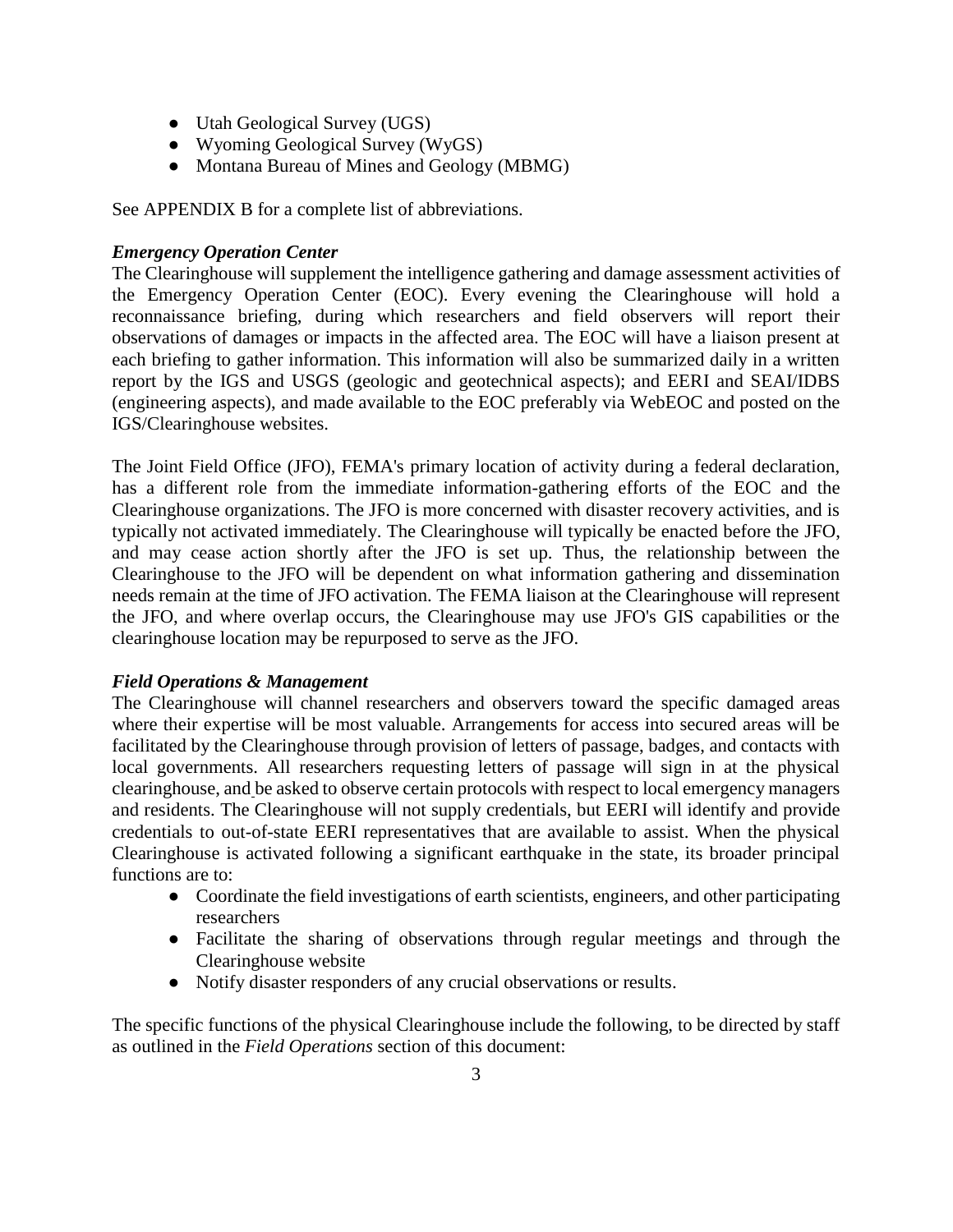- Collect and verify perishable reconnaissance information
- Convey that information to the EOC
- Serve as the "check-in" and "check-out" point for all researchers who arrive at the scene (See APPENDIX C for check-in/check-out form).
- Provide updated damage information to all investigators, through daily briefings and reports
- Track where investigators are in the damaged area
- Introduce methodology into what is frequently haphazard by arranging for investigators to cover areas not yet sufficiently reported on.

#### <span id="page-5-0"></span>*Facility*

The size of the Clearinghouse will be event-specific; the needs of the operation will govern the dimensions. In general, the following are necessary:

- Open office space
- Wall space for maps and other documents
- Work stations for a minimum of three people
- Conference room accommodating at least 50 people
- Parking
- Accessible to airport and damaged areas

This facility will ideally be in a state or local government building. For nearby earthquakes, the IGS main office can be used if it is not damaged or inaccessible. Generally, the preferred location for IGS operations and the Clearinghouse is a location as near to the epicenter of the earthquake as possible while providing both safety and accessibility. IGS has field stations located throughout the state where a Clearinghouse might be activated if the station location is close enough to the earthquake epicenter to be appropriate.

See APPENDIX D for a list of potential Clearinghouse sites, including existing field stations.

#### <span id="page-5-1"></span>**STAFF**

The physical clearinghouse will be operated by the Clearinghouse Director and representatives from the *Clearinghouse Management Team (as described in this section)*. Additional staff will be needed, depending on the size of the earthquake and level of damage and geologic effects. An assignment of a permanent director and early assessment of staff needs will be made by the management team, and if necessary a formal request will be made in WebEOC for staff. Potential sources of staff assistance are IOEM, BSU, SEAI, FEMA, EERI, USGS, and WSSPC. Radio communications with those in the field will be provided by individual agencies and participants. The Clearinghouse will not provide communications assistance.

#### <span id="page-5-2"></span>*Roles*

Clearinghouse staff will be flexible in terms of numbers and duties, the following positions will be designated by the *Clearinghouse Management Team* (or Clearinghouse Chair if Management Team cannot assemble): 1) Clearinghouse Director, 2) One member of each agency on the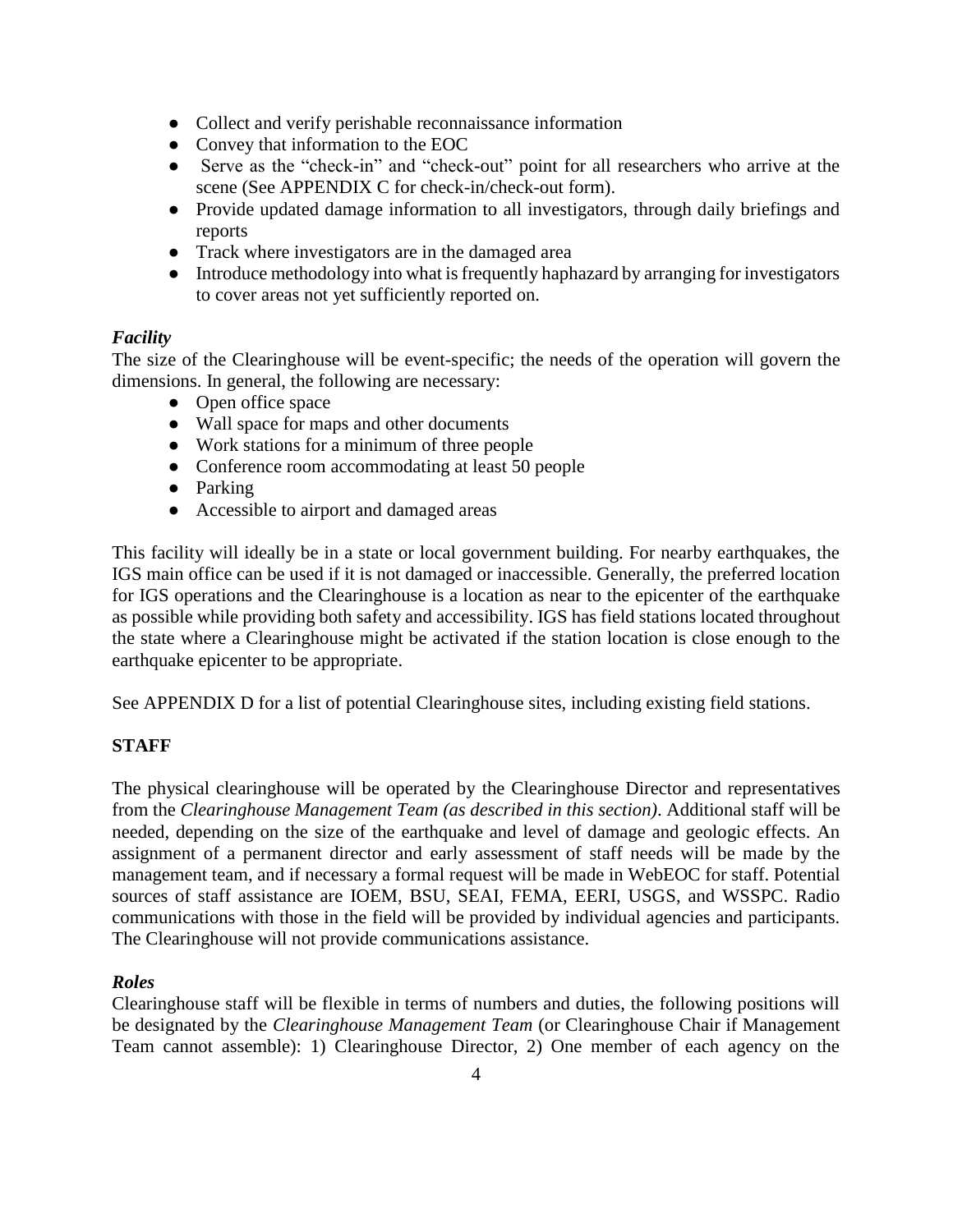Clearinghouse Management Team should be represented at the physical clearinghouse site, and 3) a designated Media Coordinator. These positions should be filled by IGS employees who get the Clearinghouse up and running. However, once the management team assembles, they will designate a Clearinghouse Director to lead that specific earthquake response and identify additional staff as needed.

#### *The Clearinghouse Director's Role*

- Supervising field operations from the Clearinghouse
- Provide a technical contact for visiting professionals in the field
- Administratively oversee all Clearinghouse operations
- Conduct nightly briefings at the Clearinghouse field site
- Oversee Clearinghouse logistics and office operations, including:
	- o Acquiring equipment and making it operational
		- o Providing assistance to Clearinghouse users
		- o Coordinating activities
		- o Overseeing establishment of a website and link with the EOC
		- o Supervising Clearinghouse staff
		- o Ensuring that information is appropriately disseminated

#### *The Management Team's Role*

- Support Clearinghouse Director
- Coordinate with supporting organizations
- Track field reconnaissance team
- Create briefing reports
- Provide safety messages and situation updates
- Request resources

#### *Additional Clearinghouse Roles*

Additional roles are established at the discretion of the Clearinghouse Director and Management Team representatives depending on the scale of the event. Additionally, visiting emergencymanagement members from other states may provide staff.

See Activation Timeline in APPENDIX E.

#### <span id="page-6-0"></span>*Media*

The Joint Information Center (JIC) Lead PIO will assign an ESF 15 (PIER Team) member to liaise with the Clearinghouse Management Team to gather information, and data that would be provided to media following an earthquake. The assigned PIO will be working in the Information Gathering Unit of the JIC (while activated), and will coordinate all messaging with the Clearinghouse Director. All information regarding the data collected by the Clearinghouse Team following an earthquake will be approved before release by the Clearinghouse Director, and the EOC Manager.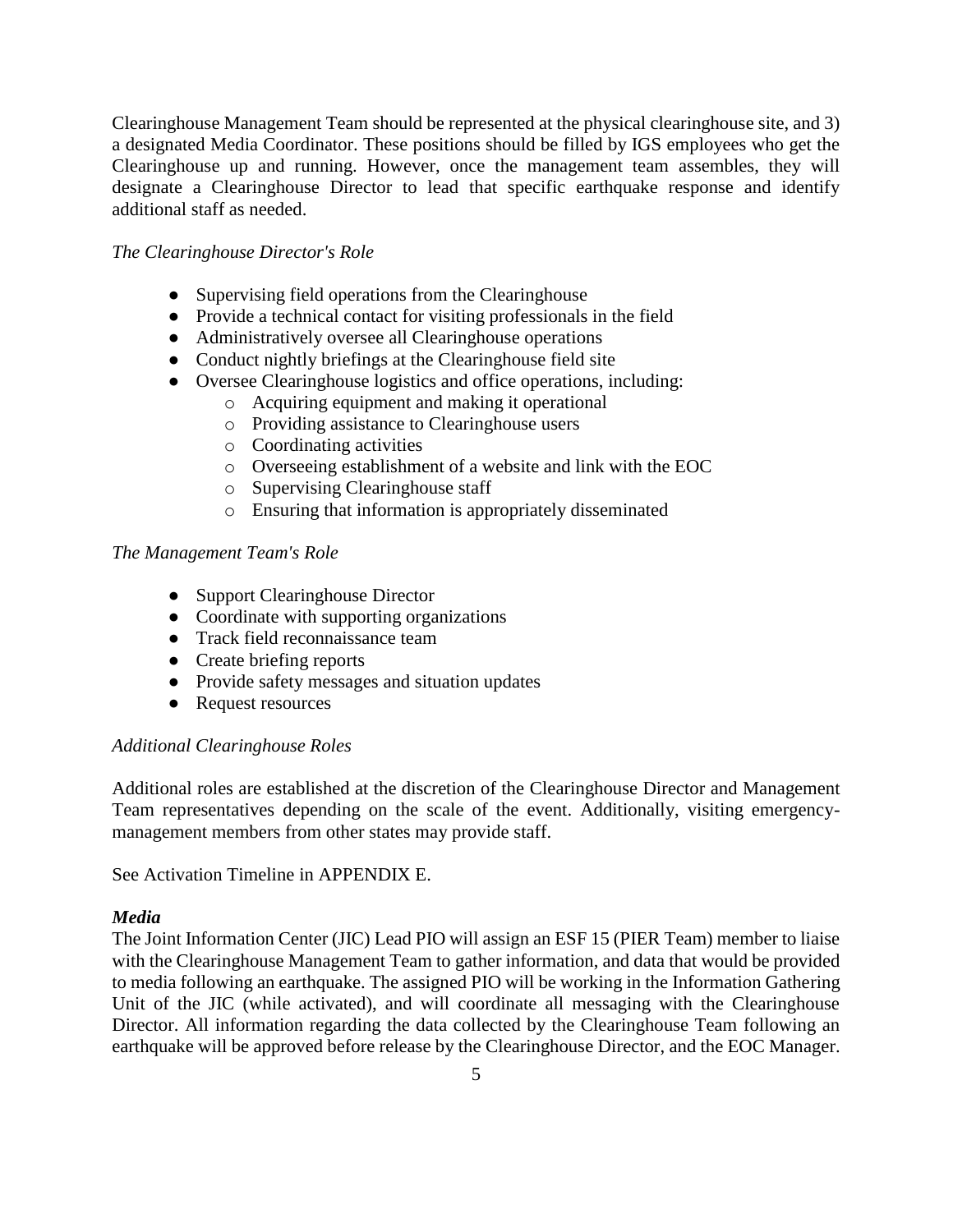*While the JIC plan is an all-hazards plan, this particular type of disaster requires an addendum to the plan. The PIO assigned to the Clearinghouse following an earthquake will:*

- Attend nightly briefings
- Coordinate with JIC and be designated as the "point person" for media inquiries

Following the nightly briefings, the JIC lead PIO will assign an ESF 15/PIO PIER team member to speak with media.

## <span id="page-7-0"></span>*Equipment*

Some equipment may be supplied by IOEM or IGS, or purchased or leased in a federally declared disaster. Critical equipment should be readily available in the Clearinghouse facility, and should be housed with IOEM or IGS in a 'Go Kit' for use in case of an earthquake.

See APPENDIX F for a list of 'Go Kit' supplies and organization tips.

## <span id="page-7-1"></span>**ACTIVATION & CALL DOWN PROCEDURES**

## <span id="page-7-2"></span>*Call Down Procedure*

Any member of the *Clearinghouse Management Team* may initiate a call-down. A call down consists of a call, text, or email to all supporting Clearinghouse group partners. An updated call down contact list is available in APPENDIX G.

#### <span id="page-7-3"></span>*Criteria for Activation*

The Clearinghouse will be put into operation at the discretion of the *Clearinghouse Management Team (IGS, USGS, EERI, IOEM)*. Generally, the following will trigger activation:

- When a damaging earthquake that has a magnitude of 6.0 or above strikes an urban area. A magnitude 5.0 to 6.0 earthquake will be used as a training opportunity. At a minimum, a virtual Clearinghouse should be activated for an earthquake in this range;
- Upon recommendation of the *Clearinghouse Management Team*, even when the above magnitude threshold is not exceeded, but damage is significant;
- When a remote, less densely populated area, is struck by an earthquake large enough to damage structures and lifelines;
- When a Federal Disaster is declared. A federal disaster declaration is not necessary to activate the Clearinghouse, but the Clearinghouse will always be activated when there is a federal disaster declaration;
- When extensive geologic and ground failure reconnaissance is warranted. In cases of relatively small or rural earthquakes where emergency response activities are limited, the Clearinghouse may still be activated mainly to coordinate geoscience activities;
- When an EOC is activated in response to an Idaho earthquake.

A *virtual Clearinghouse* may be established for earthquakes in any of these cases, at the discretion of the Management Team, that do not justify field-based operations. In some cases, it is likely that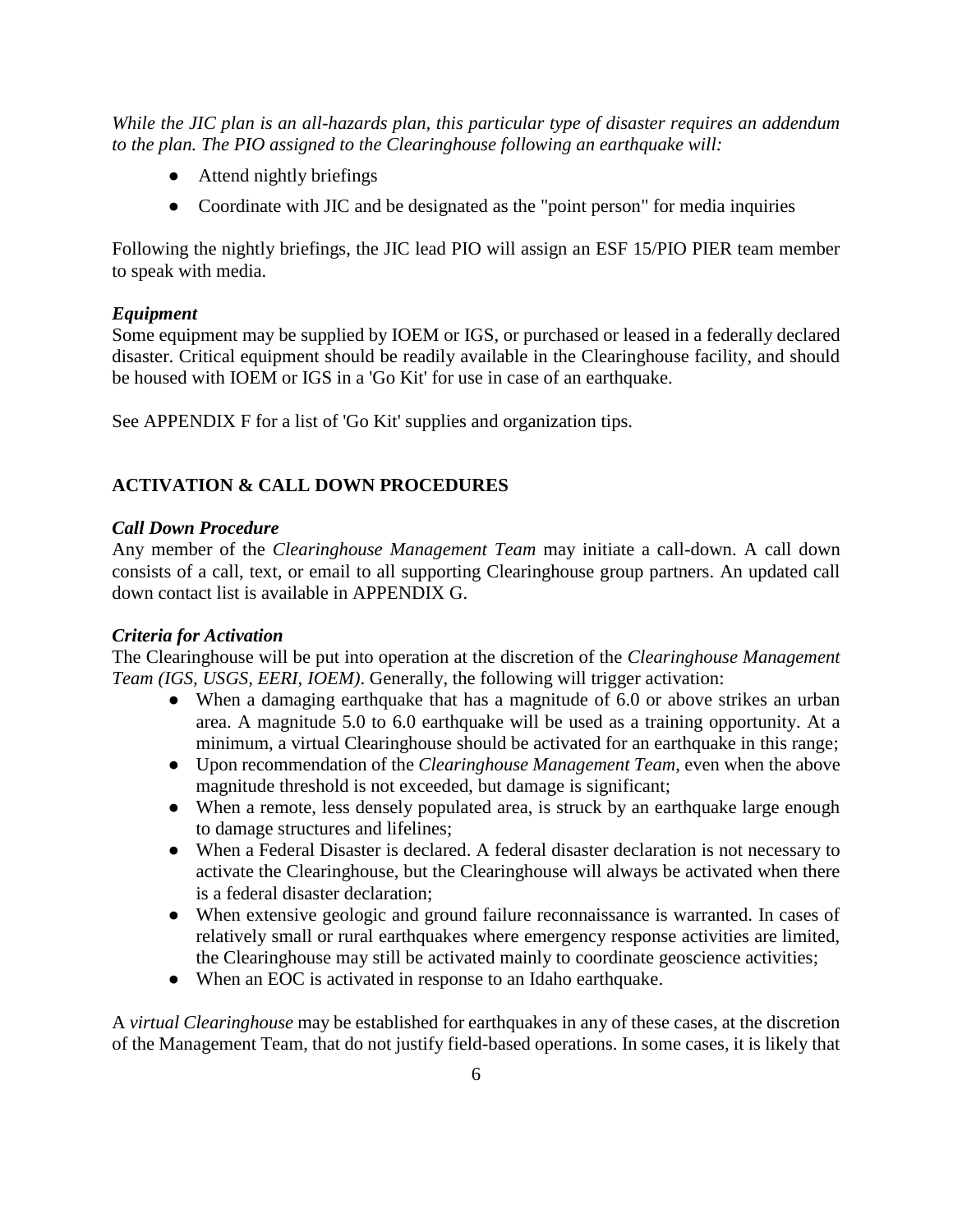a combination of physical and virtual services may be established.

## <span id="page-8-0"></span>*Supplemental Shaking Activation Metrics*

- USGS Pager Alert Level and Color yellow, orange, or red, is issued. Clearinghouse should coordinate field reconnaissance to list of Selected Cities Exposed at [earthquake.usgs.gov/earthquakes/pager/](http://earthquake.usgs.gov/earthquakes/pager/)
- Shakemap at [earthquake.usgs.gov/earthquakes/shakemap/](http://earthquake.usgs.gov/earthquakes/shakemap/) with colors orange or red
- Stations at [strongmotioncenter.org/](http://strongmotioncenter.org/) with recorded shaking greater than both pga 20%g and pgv 20cm/sec
- DYFI MMI maps at [earthquake.usgs.gov/earthquakes/dyfi/](http://earthquake.usgs.gov/earthquakes/dyfi/) with colors orange or red in sparsely instrumented regions.
- $\bullet$  ShakeCast Idaho not a public interface but can be given access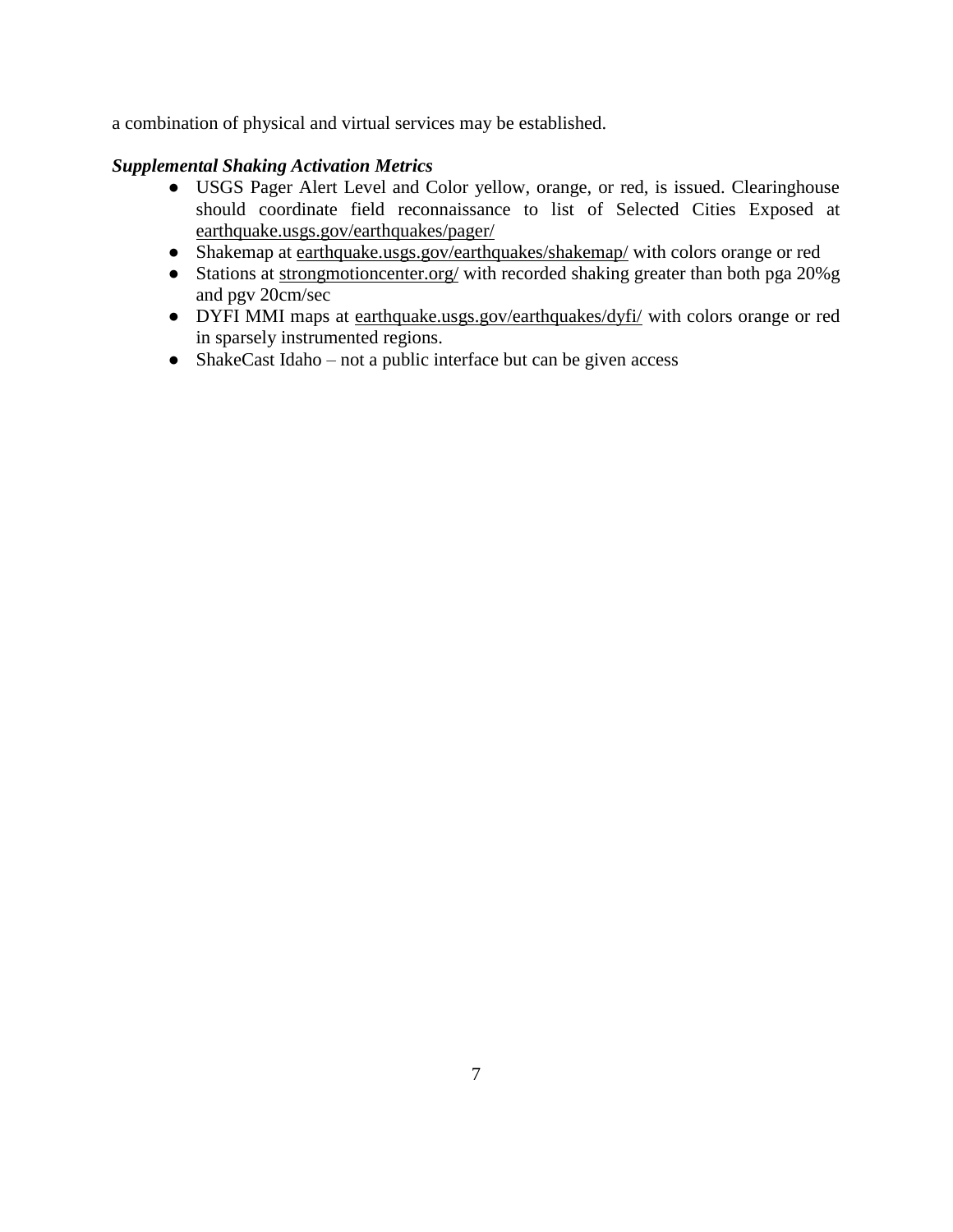|                                         | <b>FUNCTION</b>                                |       |               |                    |                |     |                  |                    |             |           |                 |                   |                  |                  |           |                  |
|-----------------------------------------|------------------------------------------------|-------|---------------|--------------------|----------------|-----|------------------|--------------------|-------------|-----------|-----------------|-------------------|------------------|------------------|-----------|------------------|
| <b>ORGANIZATION</b>                     | Field Operations<br>Coordinating<br>Managing & | Media | Policy Issues | <b>EOC</b> Liaison | Communications | GIS | Geologic Effects | Seismic Monitoring | Overflights | Tracking  | Risk Evaluation | Hazard Evaluation | Site Inspections | Support Staffing | Logistics | Possible Funding |
| <b>IGS</b>                              | $\bullet$                                      |       |               |                    |                |     | $\bullet$        |                    | D           | $\bullet$ |                 | $\bullet$         |                  |                  |           |                  |
| <b>IOEM</b>                             | ●                                              |       |               | ●                  | ●              |     |                  |                    |             |           | ●               | $\bullet$         |                  |                  |           | ●                |
| <b>EERI</b>                             | $\bullet$                                      |       |               |                    |                |     | Œ                |                    |             | 0         |                 |                   |                  |                  |           |                  |
| <b>USGS</b>                             | $\bullet$                                      |       |               |                    |                |     |                  |                    |             | ●         |                 | ●                 |                  |                  |           |                  |
| <b>BOISE STATE</b><br><b>UNIVERSITY</b> |                                                |       |               |                    |                |     |                  |                    |             |           |                 |                   |                  |                  |           |                  |
| FEMA X                                  |                                                |       |               |                    |                |     |                  |                    |             |           |                 |                   |                  | ●                |           |                  |
| <b>WSSPC</b>                            |                                                |       |               |                    |                |     |                  |                    |             |           |                 | $\bullet$         |                  |                  |           |                  |
| <b>IDBS</b>                             |                                                |       |               |                    |                |     |                  |                    |             |           |                 |                   |                  |                  |           |                  |
| <b>SEAI</b>                             |                                                |       |               |                    |                |     |                  |                    |             |           | ●               |                   | ●                |                  |           |                  |
| <b>ITD</b>                              |                                                |       |               |                    |                |     |                  |                    |             |           |                 |                   |                  |                  |           |                  |
| WaGS                                    |                                                |       |               |                    |                |     |                  |                    |             |           |                 |                   |                  |                  |           |                  |
| <b>DOGAMI</b>                           |                                                |       |               |                    |                |     |                  |                    |             |           |                 |                   |                  |                  |           |                  |
| <b>NBMG</b>                             |                                                |       |               |                    |                |     |                  |                    |             |           |                 |                   |                  |                  |           |                  |
| <b>UGS</b>                              |                                                |       |               |                    |                |     |                  |                    |             |           |                 |                   |                  |                  |           |                  |
| WyGS                                    |                                                |       |               |                    |                |     |                  |                    |             |           |                 |                   |                  |                  |           |                  |
| <b>MBMG</b>                             |                                                |       |               |                    |                |     |                  |                    |             |           |                 |                   |                  |                  |           |                  |

*Figure 1. Possible Clearinghouse functions and organizational responsibilities*

A conference call will be scheduled to discuss preliminary earthquake information and whether or not the Clearinghouse will activate. The time, number, passcode for the call will be shared to all participants. If necessary, the management group will assign a team to set up the Clearinghouse, and provide periodic updates as needed. Other research institutions, professional organizations, and out-of-state agencies may take part in the Clearinghouse activities. The Clearinghouse Management Team, based on location and any other factors specific to the earthquake, will determine their participation. See supplemental materials for a Mutual Aid/Commitment Agreement Form. Figure 1 indicates the functions of the Clearinghouse, and particular roles for each of the Clearinghouse organizations.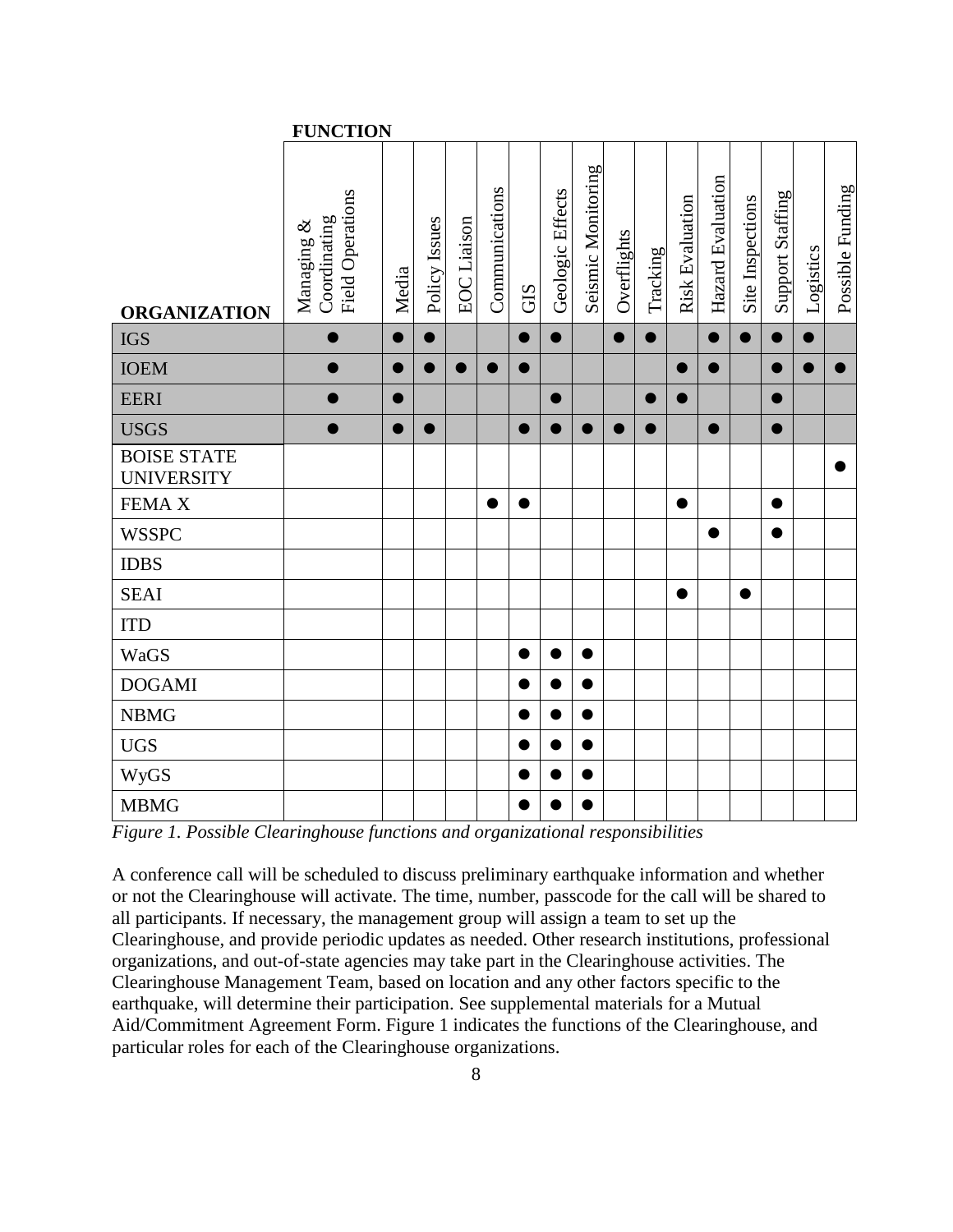#### <span id="page-10-0"></span>*Timing*

The physical Clearinghouse should be operating by the time the first reconnaissance organization or agency arrives on the scene, it is critical to get it operational within 24-36 hours of the earthquake. The duration of Clearinghouse operation is dependent on the magnitude of the damage and extent of the response and early recovery periods and will be determined by the Director. Clearinghouse operations can be reduced when the need for reconnaissance decreases. Termination will occur after most perishable damage information has been gathered and detailed studies begin.

#### <span id="page-10-1"></span>*Location and Notification*

The Clearinghouse should be located in a seismically safe facility as close to the affected area as possible, while still providing space for collaboration and all necessary support services. It should be located such that it affords access to the state or local EOC, although physical proximity may not be as important as electronic connectivity.

For contact and intelligence sharing with safety assessment personnel, the Clearinghouse is ideally located in close proximity to the EOC, which may be a field (local) EOC for earthquakes remote from the State Capitol (as outlined in the Idaho Emergency Operations Plan). Though it will not be located *in* the EOC, the Clearinghouse should be situated so that traffic and communication between it and the EOC is relatively easy to accomplish. The space should have electricity and be able to support phones, fax machines, copiers, and working and display space. A meeting room large enough for convening a group of a minimum of 50 people is necessary. Lastly, the Clearinghouse location should be close enough to the affected area to permit relatively easy access.

IGS will notify the *Clearinghouse Management Team* and partners of the Clearinghouse location as soon as it is established. EERI will post Clearinghouse information on their website and forward the information to EERI members and partner states.

#### <span id="page-10-2"></span>**WEBSITE, DATA MANAGEMENT, AND REPORTS**

A virtual Clearinghouse website will be established to make Clearinghouse reports, databases, and maps generally available. Links will be established to/from the appropriate *Clearinghouse Management Team* (IGS, IOEM, EERI, USGS) and associated partner websites. The Clearinghouse Staff Coordinator will oversee establishment of the website, which will be maintained by the IGS and made available through the IGS website.

The Clearinghouse will facilitate uniform data collection and management by providing EERI's paper and electronic-format data sheets for geoscience and engineering data collection. Those checking in at the Clearinghouse will be asked to voluntarily fill out these data sheets, which will be collected during evening briefings. Appropriate agencies or groups will be responsible for compiling databases, maps, and reports; the Clearinghouse will facilitate activities where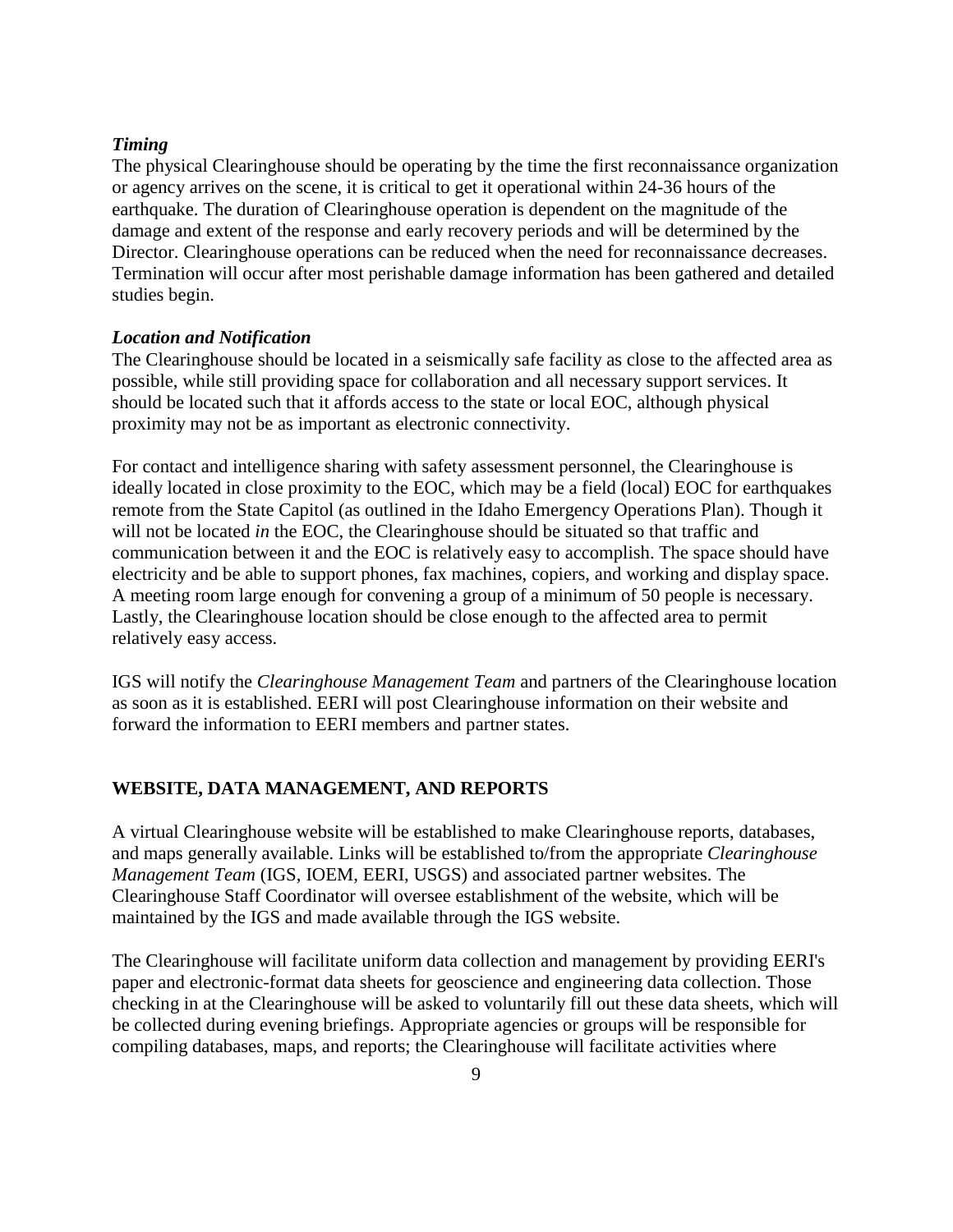possible. Responsibility for compiling geoscience (geologic, seismology, and geotechnical engineering) maps and databases will be with the IGS and USGS; compilation of structural engineering/architectural maps and databases will be with EERI and SEAI/IDBS. Databases may be compiled at the Clearinghouse or at a facility of the responsible group. Clearinghouse staff and student volunteers can aid in database compilation. GIS hardware will likely not be available at the Clearinghouse, so GIS map compilations will be done at agency home offices, or the JFO.

#### <span id="page-11-0"></span>**FUNDING**

During Clearinghouse activation, the accounting of costs for operations will be the responsibility of each participating organization. Because the Clearinghouse has a response function, it may be possible to cover some of its costs in a presidentially declared disaster. Facility rental, per diem for some investigators, and other eligible charges could be recouped. This possibility will be determined after the disaster scope is known and appreciated. Federal reimbursement should not be counted on, but it should not be ruled out.

In disasters with no federal declaration, costs will be smaller; arrangements will be based on the understanding that the organizations would have undertaken many of the Clearinghouse tasks, and funded them, irrespective of Clearinghouse activation. Therefore, each organization will bear the costs it would do in its normal post-earthquake investigations.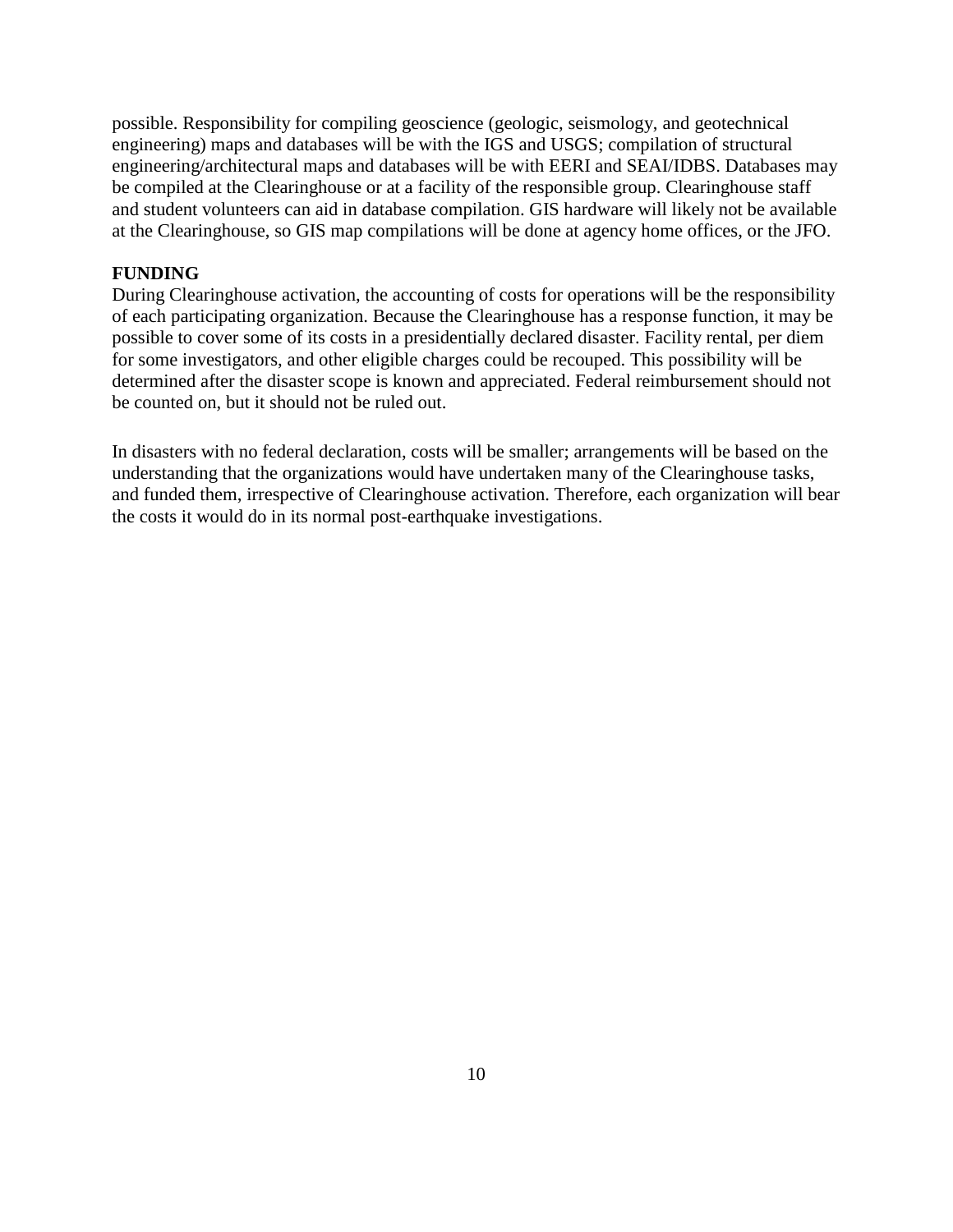# **IDAHO CLEARINGHOUSE PARTERSHIP AGREEMENT**

*This agreement is an informal way for a partnering organization to recognize that they've read and understood the clearinghouse plan and will attempt to help if they can in the event of a clearinghouse activation. Organizations which require a more formal agreement should use the MOU provided in the supplemental materials.*

|                                                                                                       | (Organization Name) has read the Idaho<br>Earthquake Clearinghouse Plan and intends to support the clearinghouse to the best of its ability,<br>with the understanding that the availability of this support will depend on the details of the |  |  |  |  |  |  |
|-------------------------------------------------------------------------------------------------------|------------------------------------------------------------------------------------------------------------------------------------------------------------------------------------------------------------------------------------------------|--|--|--|--|--|--|
| earthquake event at hand and the capacity of<br>(Organization Name) at the time that the need arises. |                                                                                                                                                                                                                                                |  |  |  |  |  |  |
|                                                                                                       | Representative Signature                                                                                                                                                                                                                       |  |  |  |  |  |  |
|                                                                                                       | Representative Name                                                                                                                                                                                                                            |  |  |  |  |  |  |

\_\_\_\_\_\_\_\_\_\_\_\_\_\_\_\_\_\_\_\_\_\_\_\_\_\_\_\_\_\_\_\_\_\_\_\_\_\_ Representative Job Title

\_\_\_\_\_\_\_\_\_\_\_\_\_\_\_\_\_\_\_\_\_\_\_\_\_\_\_\_\_\_\_\_\_\_\_\_\_\_ Date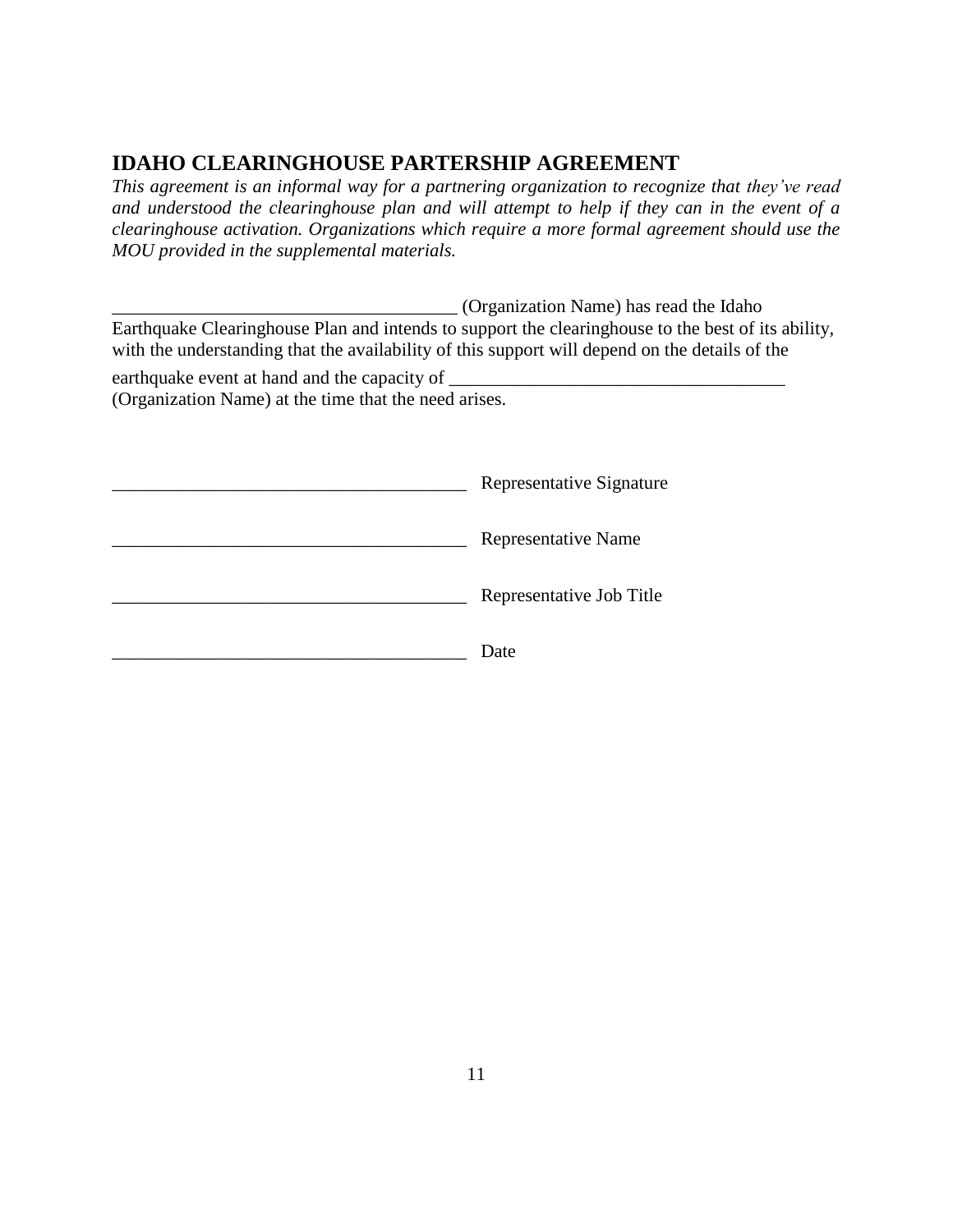## <span id="page-13-0"></span>**APPENDIX A: TRAINING, EXERCISES, & PRACTICE**

Exercises (Add in sample activities based on California Clearinghouse exercises – how to exercise clearinghouse as part of broader exercises – link to after-action report)

- Annual state exercises
- National exercises National Guard, FEMA,
- National/State ShakeOut
- Scenario-based exercises Idaho or Wyoming scenarios by FEMA/USGS check state support projects – Star Valley HAZUS Report?
- Cross-border opportunities with Utah & Wyoming (annual EQ exercise, April ShakeOut) – SD/Tijuana as example?

Training for Clearinghouse participants

- EERI Reconnaissance workshops, link to training clearinghouse
- SW workers training (for clearinghouse participants)
- Safety presentation/training Exercise Activities
	- Call-down
	- Website activation
	- Data staging
	- Information sharing
	- Mock-briefing

Best Practice sharing activities

- Coordination with other clearinghouse management groups from other states (conference call)
- Information sharing at conferences, meetings, etc.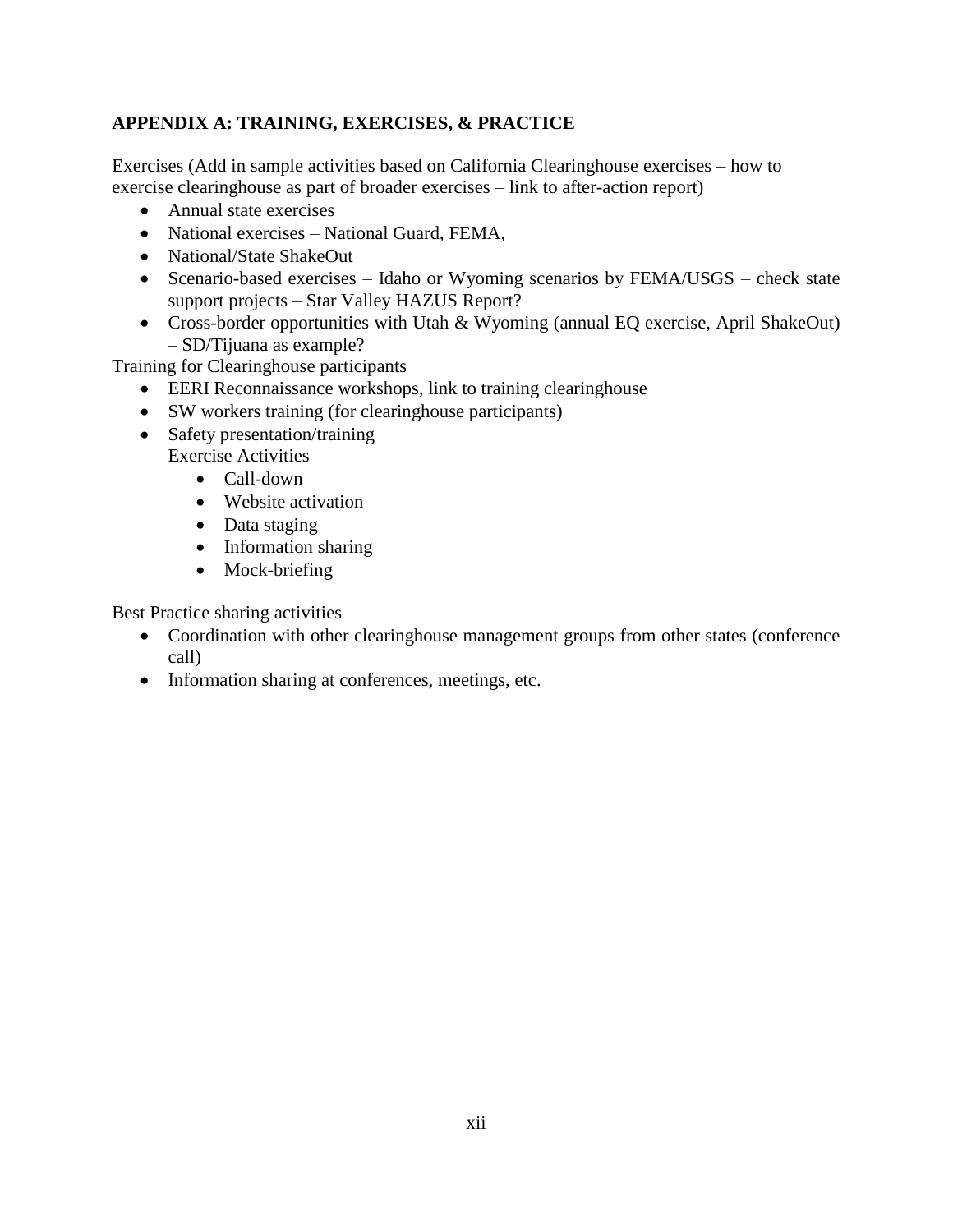#### <span id="page-14-0"></span>**APPENDIX B: ABBREVIATIONS**

- BSU Boise State University
- DOGAMI Oregon Department of Geology and Mineral Industries
- EERI Earthquake Engineering Research Institute
- EOC Emergency Operations Center
- FEMA Federal Emergency Management Agency
- GIS Geographic Information Systems
- IDBS Idaho Division of Building Safety
- IGS The Idaho Geological Survey
- IOEM Idaho Office of Emergency Management

JFO – Joint Field Office

- MBMG Montana Bureau of Mines and Geology
- NBMG Nevada Bureau of Mines and Geology
- SEAI Structural Engineers Association of Idaho
- UGS Utah Geological Survey
- UGS Utah Geological Survey
- USGS U.S. Geological Survey
- WaGS Washington Geological Survey
- WGS Wyoming Geological Survey
- WSSPC Western States Seismic Policy Council
- WyGS Wyoming Geological Survey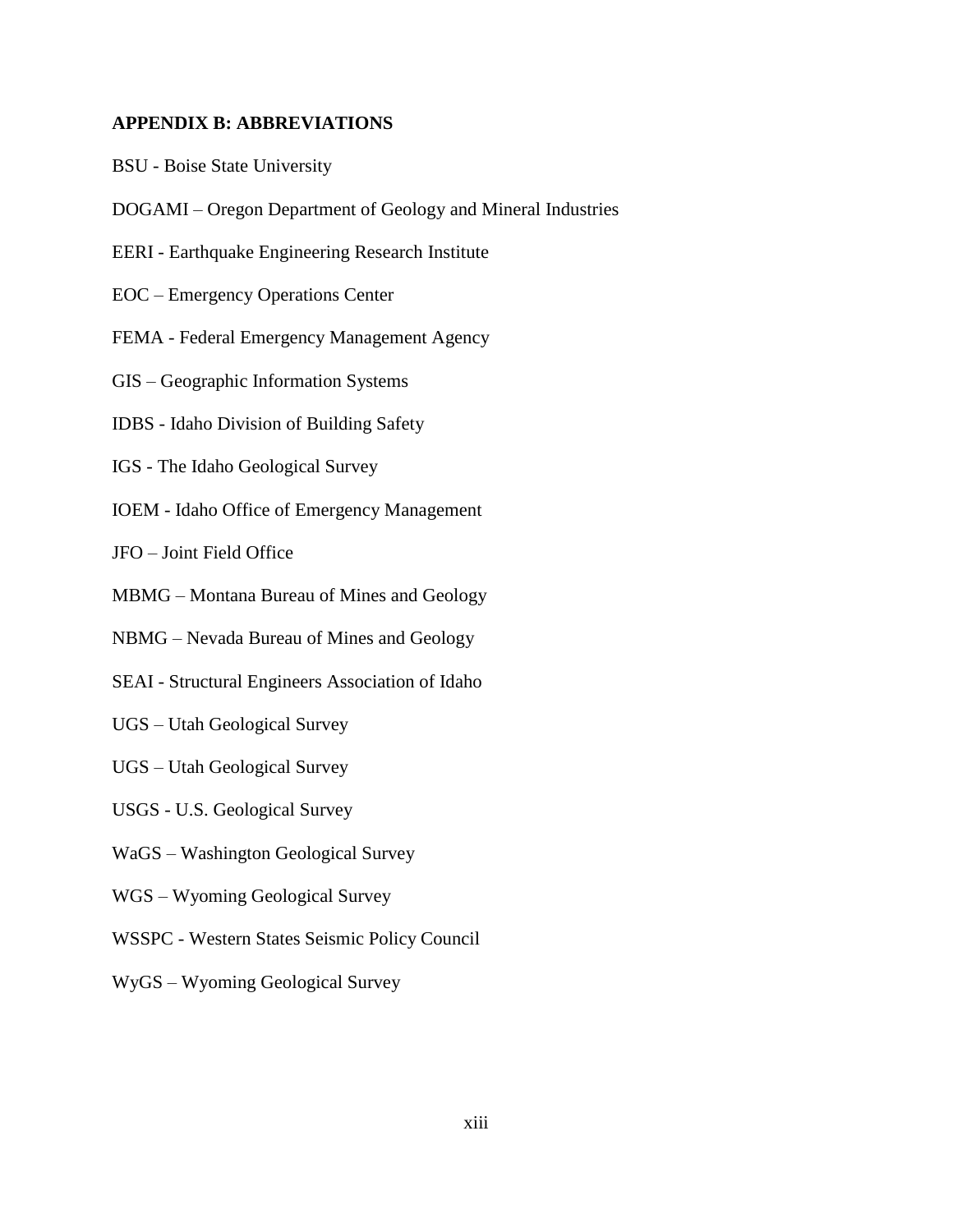## **APPENDIX C: CHECK-IN/CHECK-OUT FORM**

## Example online form:

[https://docs.google.com/forms/d/e/1FAIpQLSe3RRorBGx6c6u2iYbMX1HNh5gFQEvgqsnQTMt4MXKT0\\_TlnA/viewform](https://docs.google.com/forms/d/e/1FAIpQLSe3RRorBGx6c6u2iYbMX1HNh5gFQEvgqsnQTMt4MXKT0_TlnA/viewform)

| <b>Reconnaissance Volunteer Check-in</b> |                              |                       |                     |       |                 |  |    |     |                                                                                                                                          |  |
|------------------------------------------|------------------------------|-----------------------|---------------------|-------|-----------------|--|----|-----|------------------------------------------------------------------------------------------------------------------------------------------|--|
| Name                                     | Affiliation/<br>Organization | Professional<br>Field | Home City,<br>State | Email | Mobile<br>Phone |  | in | Out | Date   Time   Time   Planned itinerary<br>(please note if you<br>do not plan to return<br>to the Clearinghouse<br>at the end of the day) |  |
|                                          |                              |                       |                     |       |                 |  |    |     |                                                                                                                                          |  |

<span id="page-15-0"></span>Excel spreadsheet version of this table provided in "Supplemental Materials" folder.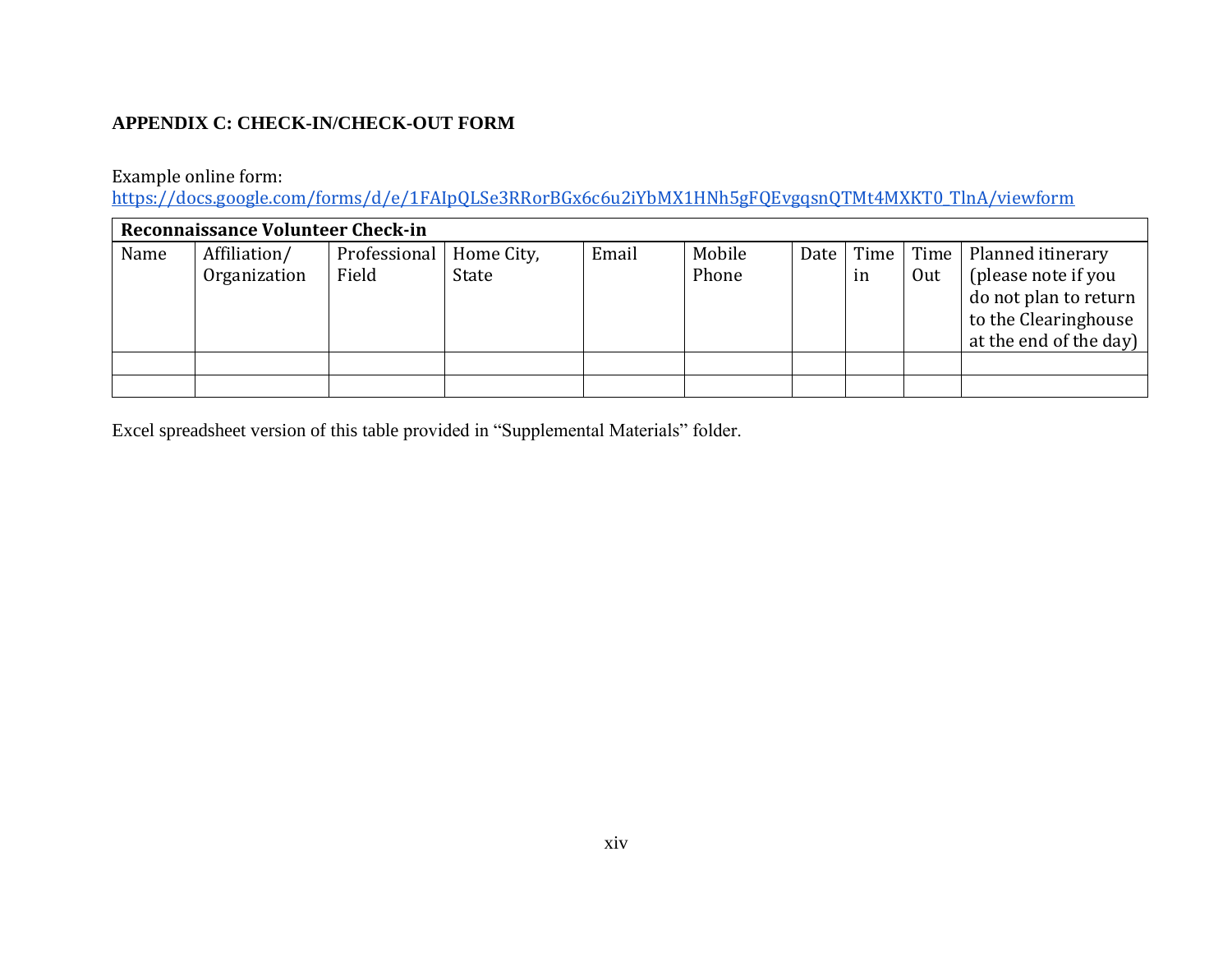## <span id="page-16-0"></span>**APPENDIX D: POTENTIAL (EXISTING) FIELD LOCATIONS**

Providing physical space for the Idaho Earthquake Clearinghouse, ideally including bathrooms, open office space, wall space for maps and other documents, work stations for a minimum of three people, conference room accommodating at least 50 people, parking, and easy access to airport and damaged areas, if possible.

- 1. ITD maintenance yards (maybe contact Neal Murphy, ITD Emergency Planner, 208-334- 8414, Neal.Murphy@itd.idaho.gov)
- 2. County Emergency Coordinators (list here: [https://ioem.idaho.gov/Pages/AboutUs/Contact/CountyCoordinators.aspx,](https://ioem.idaho.gov/Pages/AboutUs/Contact/CountyCoordinators.aspx) Susan may have more detailed contact info)
- 3. University of Idaho Ag Extension County Offices [\(http://www.extension.uidaho.edu/find.aspx\)](http://www.extension.uidaho.edu/find.aspx)
- 4. Idaho State University's Lost River Field Station [\(5930 Bartlett Point Rd, Mackay, ID](https://maps.google.com/maps?q=5930%20Bartlett%20Point%20Rd,%20Mackay,%20ID%2083251)  [83251;](https://maps.google.com/maps?q=5930%20Bartlett%20Point%20Rd,%20Mackay,%20ID%2083251) Lori Tapanila, [208-282-5024,](tel:208-282-5024) [tapalori@isu.edu\)](mailto:tapalori@isu.edu)
- 5. McCall Outdoor Science School (MOSS, part of UI), [1800 University Ln, McCall, ID](https://maps.google.com/maps?q=1800%20University%20Ln,%20McCall,%20ID%2083638)  [83638,](https://maps.google.com/maps?q=1800%20University%20Ln,%20McCall,%20ID%2083638) [208-885-1080,](tel:208-885-1080) [mccall@uidaho.edu](mailto:mccall@uidaho.edu)
- 6. County fairgrounds

Other potential site types to consider:

- Universities
- Utility field stations (Transportation department,
- Government/agency buildings (GS offices, etc.)
- Engineering Consulting firm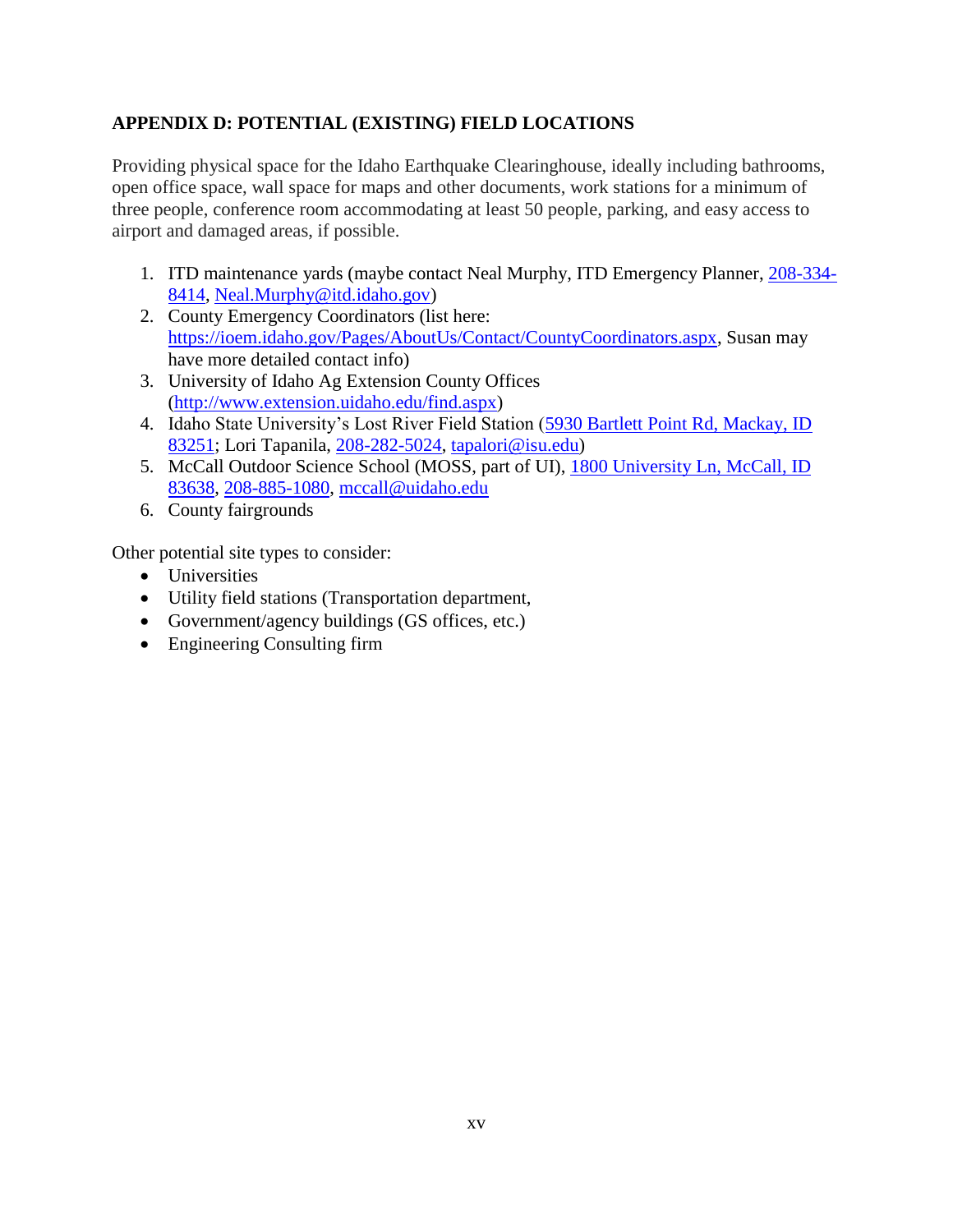## <span id="page-17-0"></span>**APPENDIX E: ACTIVATION TIMELINE**

Clearinghouse Activation depends on circumstances specific to each earthquake. The below timeline is intended to guide the process of activating and deactivating a Physical Clearinghouse in the hours and days following an earthquake in Idaho.

| $Event + Time$ | <b>Action</b>                                                         |  |  |  |  |  |  |  |
|----------------|-----------------------------------------------------------------------|--|--|--|--|--|--|--|
|                | $\langle$ 1 Hours   Clearinghouse Management notified of EQ           |  |  |  |  |  |  |  |
| $<$ 2 Hours    | Follow Clearinghouse call-down procedures; schedule                   |  |  |  |  |  |  |  |
|                | conference call                                                       |  |  |  |  |  |  |  |
|                | 1 - 5 Hours   Conference call with Management Team: Decide whether to |  |  |  |  |  |  |  |
|                | launch Clearinghouse                                                  |  |  |  |  |  |  |  |
| $3 - 6$ Hours  | Identify and obtain Clearinghouse location                            |  |  |  |  |  |  |  |
|                | 2 - 10 Hours   EERI launch Virtual Clearinghouse                      |  |  |  |  |  |  |  |
| 12-48 Hours    | Physical clearinghouse location operational                           |  |  |  |  |  |  |  |
|                | Nightly briefing                                                      |  |  |  |  |  |  |  |
|                | Summary of day's findings and activities published                    |  |  |  |  |  |  |  |
|                | Conference calls with other agencies as needed                        |  |  |  |  |  |  |  |
|                | Check-in with EOC                                                     |  |  |  |  |  |  |  |
|                | Join USGS Coordination calls<br>$\bullet$                             |  |  |  |  |  |  |  |
| $3 - 7$ Days   | Deactivate Clearinghouse (this could vary depending on                |  |  |  |  |  |  |  |
|                | circumstances)                                                        |  |  |  |  |  |  |  |

# **M6.0 Napa, California Physical Clearinghouse Example:**

# August 24, 2014

- **3:20 AM:** Earthquake
- **4:11 AM:** Clearinghouse Management notified of EQ
- **5:00 AM:** Following Clearinghouse call-down procedures, conference call scheduled for 7:00 AM
- **7:00 AM:** Clearinghouse activated during call
- **10:00 AM:** Physical Clearinghouse location provided by Caltrans near central Napa (w/ satellite communications truck)
- **2:00 PM:** EERI Virtual Clearinghouse website live
- **3:00 PM:** Physical clearinghouse location operational

# August 26, 2014

**8:00 PM:** Physical clearinghouse location deactivated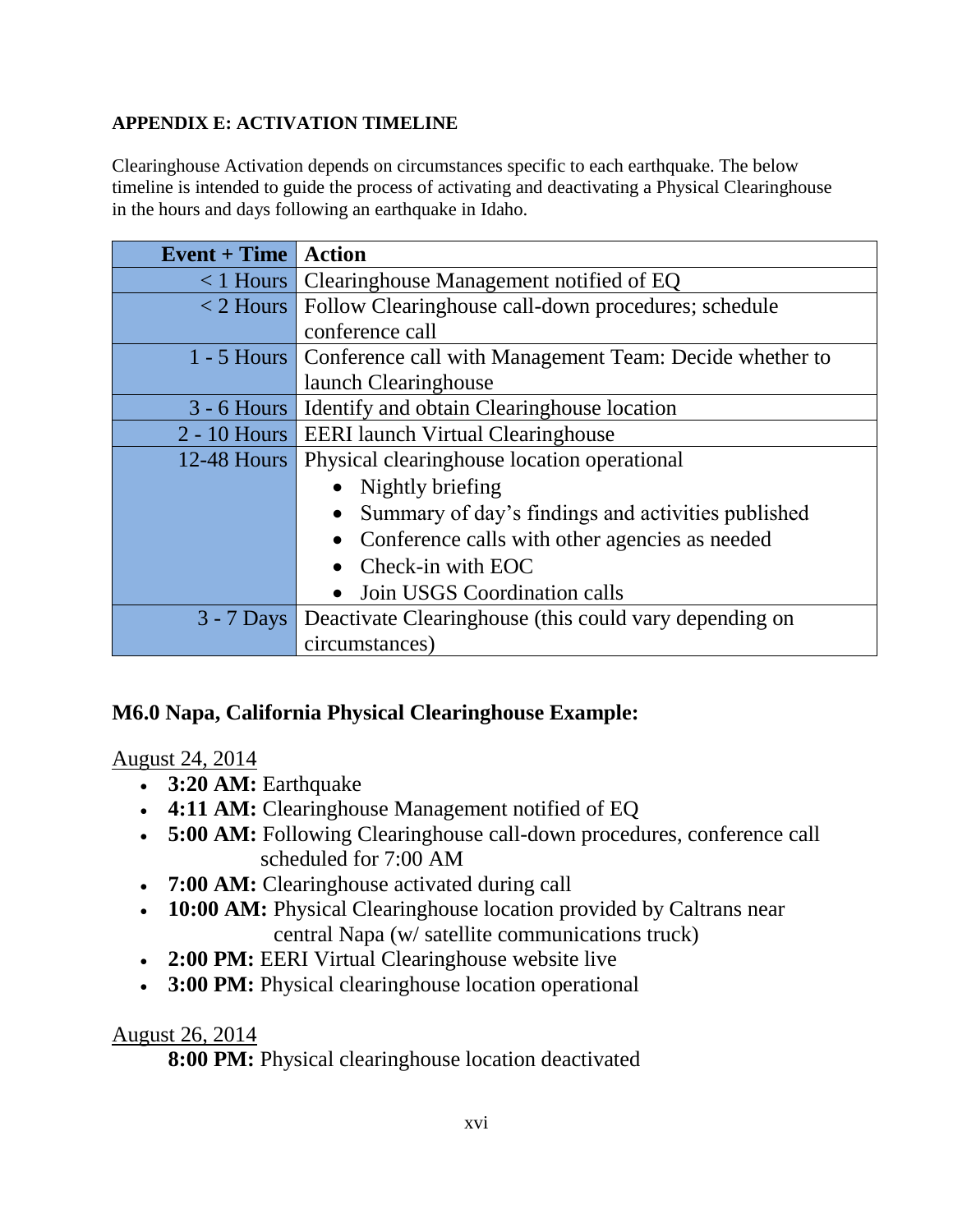## <span id="page-18-0"></span>**APPENDIX F: EQUIPMENT**

'Go Kit' Supplies (example supplies list provided by CalOES and the California Clearinghouse) *Additional supplies may be necessary depending on the unique situations and circumstances of the earthquake.*

| <b>Item Description</b>         |                | Quantity / Kit Item Description (cont.) | <b>Quantity /Kit</b> |
|---------------------------------|----------------|-----------------------------------------|----------------------|
| <b>Telephone Extension Cord</b> | $\mathbf{1}$   | <b>Blue Painters Tape</b>               | 6                    |
| Power Strip                     | 5              | Name Badge Labels                       | 200                  |
| Thunderbolt to HDMI Adapter     | $\overline{2}$ | <b>Black Pens</b>                       | 60                   |
| Thunderbolt to VGA Adapter      | $\overline{2}$ | <b>Bungee Cords</b>                     | 24                   |
| Headlamps                       | 10             | Scissors                                | $\overline{4}$       |
| <b>Bluetooth Headset</b>        | 2              | Duck Tape                               | $\mathbf{1}$         |
| Multi USB Charging Cord         | $\overline{2}$ | <b>Printer Cartridges</b>               | 1 set                |
| <b>Polycom Conference Phone</b> | $\mathbf{1}$   | Notepad - 5x8                           | 12                   |
| Portable Charger                | 3              | Easel                                   | $\mathbf{1}$         |
| <b>Walkie Talkies</b>           | 10             | <b>Measuring Tape</b>                   | $\mathbf{1}$         |
| Revolabs Speaker                | $\mathbf{1}$   | Name Tag Holder                         | 100                  |
| Lantern                         | $\overline{4}$ | <b>Scotch Tape</b>                      | 6                    |
| <b>External Hard Drive</b>      | $\mathbf{1}$   | Sharpies, fine                          | 12                   |
| Extension Cord (25ft)           | 5              | Sharpies, large                         | 12                   |
| First Aid Kit                   | $\mathbf{1}$   | Level                                   | $\mathbf{1}$         |
| <b>Toilet Paper</b>             | 12 rolls       | Clipboards                              | 10                   |
| <b>Dust Mask</b>                | 30             | Copy Paper                              | 3 reams              |
| Disposable Gloves               | 100            | Hard hats                               | 12                   |
| <b>Iodine Tablets</b>           | 2              | Printer                                 | $\mathbf{1}$         |
| <b>Insect Repellent</b>         | 2              | Pop-up                                  | $\mathbf{1}$         |
| Dust Respirator                 | 8              | Post-it Wall Pad                        | $\overline{2}$       |
| <b>Yellow Safety Vests</b>      | 30             | <b>Folding Hand Truck</b>               | $\mathbf{1}$         |
| <b>Work Gloves</b>              | 5              | Laptop Lock                             | 5                    |
| Optoma Projector                | $\mathbf{1}$   | $CD-R$                                  | 50                   |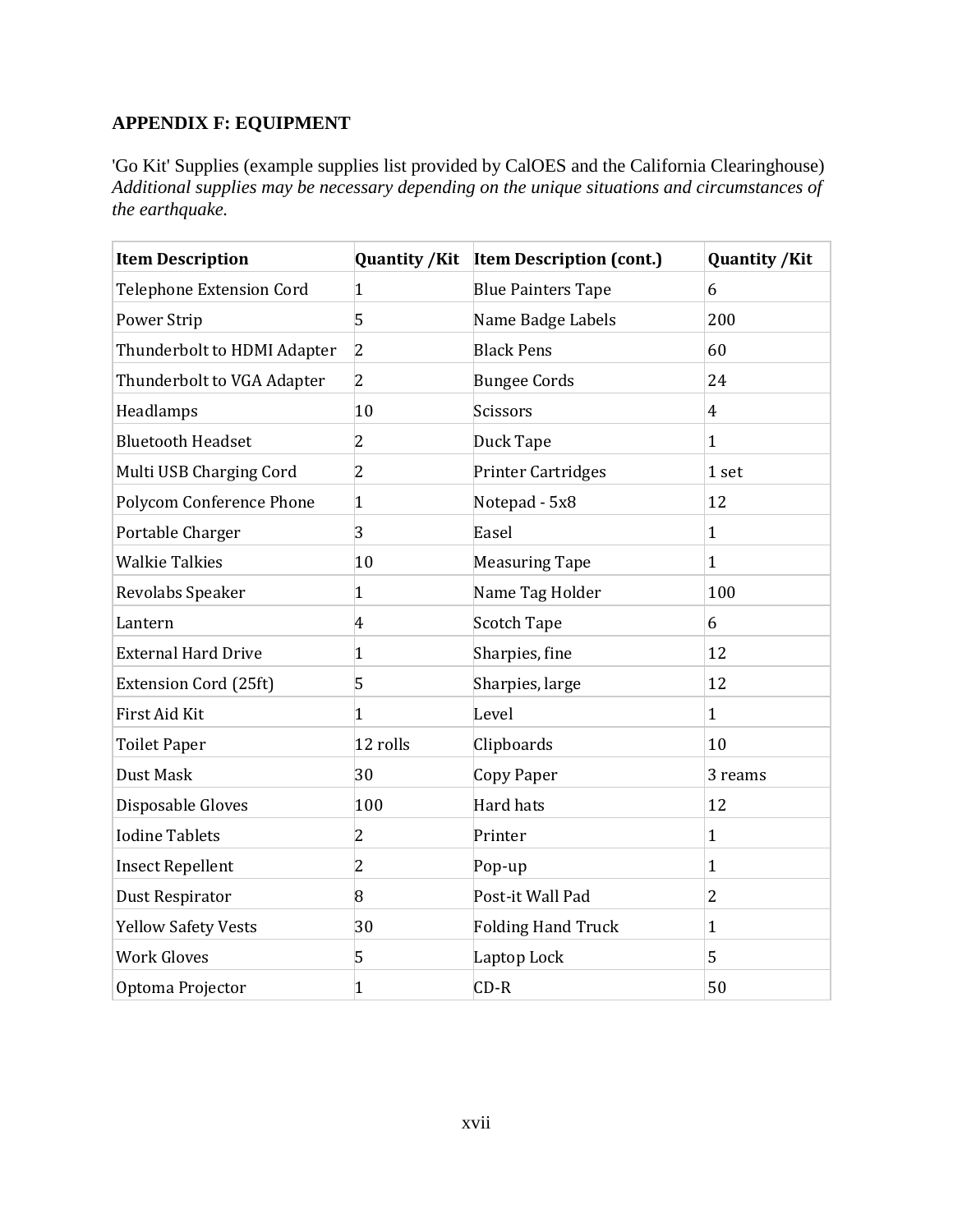# <span id="page-19-0"></span>**APPENDIX G: CALL DOWN CONTACT LIST**

| <b>PARTNERS</b>                                                               | <b>REPRESENTATIVE</b>                                    | <b>CONTACT</b>                                                  |  |  |  |
|-------------------------------------------------------------------------------|----------------------------------------------------------|-----------------------------------------------------------------|--|--|--|
| <b>Idaho Geological Survey (IGS)</b>                                          | Zach Lifton, Geologic<br>Hazards Geologist               | 208-364-4099, zlifton@uidaho.edu                                |  |  |  |
| <b>Idaho Office of Emergency</b><br><b>Management</b> (IOEM)                  | Susan Cleverley, Mitigation<br><b>Section Chief</b>      | 208-258-6545,<br>scleverley@imd.idaho.gov                       |  |  |  |
| <b>U.S. Geological Survey (USGS)</b>                                          | <b>Brian Sherrod</b>                                     | Cell: 253-653-8358<br>bsherrod@usgs.gov                         |  |  |  |
| <b>Earthquake Engineering Research</b><br><b>Institute (EERI)</b>             | Heidi Tremayne, Executive<br>Director                    | Office: 510-451-0905<br>Mobile: 510-912-6702<br>heidi@eeri.org  |  |  |  |
| <b>Earthquake Engineering Research</b><br><b>Institute (EERI)</b>             | Maggie Ortiz-Millan<br>Program Manager                   | Office: 510-451-0905<br>Mobile: 209-819-9317<br>maggie@eeri.org |  |  |  |
| <b>Earthquake Engineering Research</b><br><b>Institute (EERI)</b>             | Zoe Yin<br>Program Coordinator                           | Office: 510-451-0905<br>Mobile: 512-796-0484<br>zoe@eeri.org    |  |  |  |
| <b>Federal Emergency Management</b><br>Agency, Region X (FEMA X)              | Amanda Siok, FEMA Region<br>X                            | $(425)$ 487-4626<br>amanda.siok@fema.dhs.gov                    |  |  |  |
| <b>Boise State University</b>                                                 | Lee Liberty, Research<br>Professor                       | 208-426-1166,<br>lliberty@boisestate.edu                        |  |  |  |
| <b>Idaho Division of Building Safety</b><br>(IDBS)                            | Mike Munger                                              | 208-407-6716,<br>mike.munger@dbs.idaho.gov                      |  |  |  |
| <b>Structural Engineers Association of</b><br>Idaho (SEAI)                    | Sarah McClendon, Principal<br><b>Structural Engineer</b> | 208 342-2919,<br>sarah@mcclendonengineering.com                 |  |  |  |
| <b>Western States Seismic Policy Council</b><br>(WSSPC)                       | Patti Sutch, Executive<br>Director                       | 916-444-6816 ext. 101,<br>psutch@wsspc.org                      |  |  |  |
| Utah Representative-U - DNR, UDEM                                             | Bob Carey, UDEM<br><b>Steve Bowman</b>                   | bcarey@utah.gov<br>stevebowman@utah.gov                         |  |  |  |
| <b>Idaho Transportation Department</b><br>(ITD)                               | Neal Murphy                                              | $(208)$ 334-8414<br>neal.murphy@itd.idaho.gov                   |  |  |  |
| Washington Geological Survey (WaGS)                                           | Corina Forson                                            | 360-902-1455<br>corina.forson@dnr.wa.gov                        |  |  |  |
| <b>Oregon Department of Geology and</b><br><b>Mineral Industries (DOGAMI)</b> | <b>Bill Burns</b>                                        | 971-277-0062<br>bill.burns@oregon.gov                           |  |  |  |
| <b>Nevada Bureau of Mines and Geology</b><br>(NBMG)                           | Rich Koehler                                             | 775-682-8763<br>rkoehler@unr.edu                                |  |  |  |
| <b>Utah Geological Survey (UGS)</b>                                           | <b>Steve Bowman</b>                                      | 801-537-3304<br>stevebowman@utah.gov                            |  |  |  |
| <b>Wyoming Geological Survey (WyGS)</b>                                       | Seth Wittke                                              | 307-766-2286<br>seth.wittke@wyo.gov                             |  |  |  |